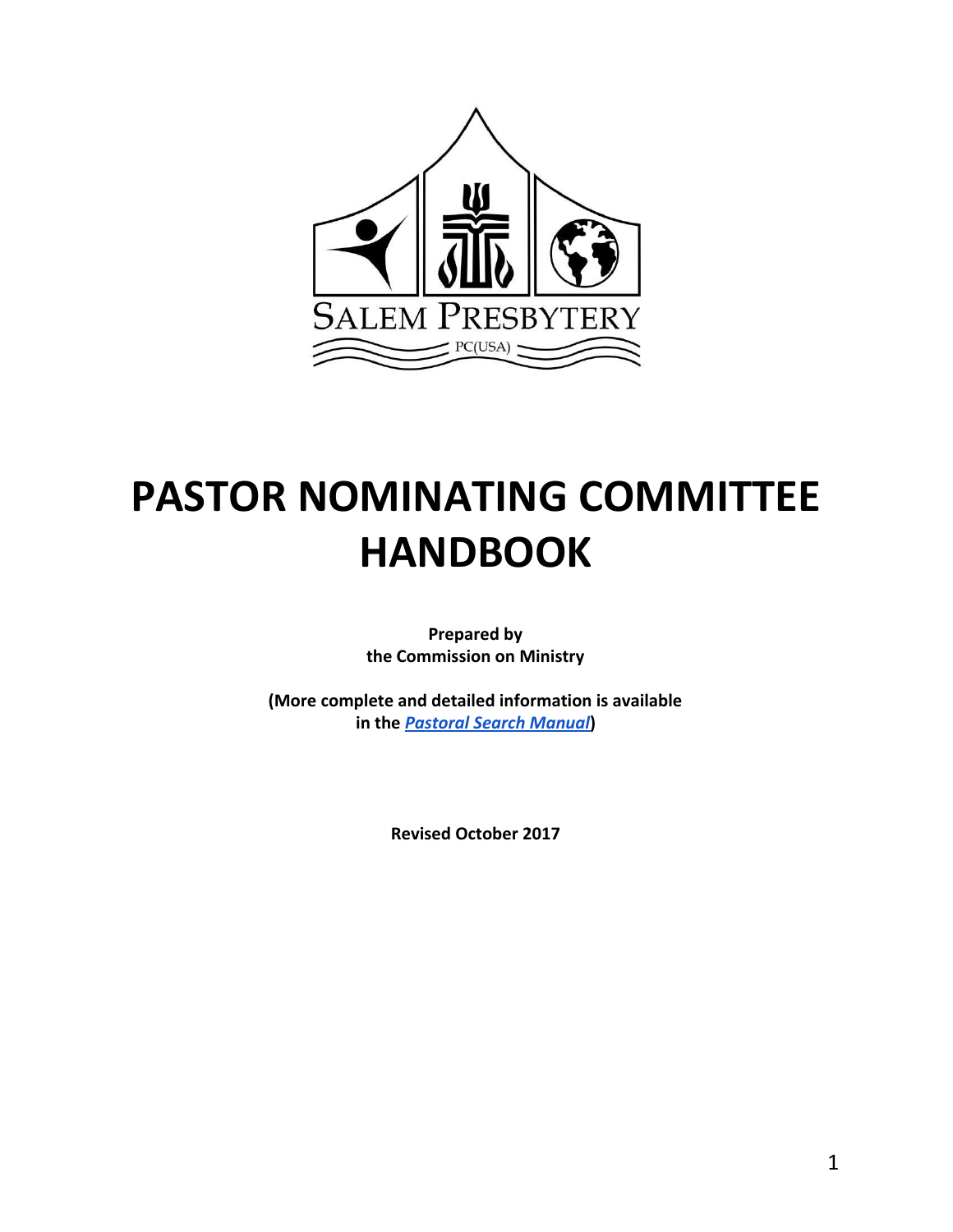# **You've Been Elected to the Pastor Nominating Committee**

The process of calling a Pastor, Co-Pastor or Associate Pastor is first and foremost *an act of spiritual discernment*. There are lots of instructions and paperwork that go into this process, but do not be deceived; this is a *spiritual task* not an executive search. Your task is to find the person that God is calling to fill the vacancy at your church. That will require of you and of the Pastor Nominating Committee (PNC) prayer, careful listening, and reflection. Indeed, every member of the committee should make it part of their daily devotional life to pray for the work of the committee and for the discernment to discover the one God is calling.

As was mentioned above, there are lots of instructions and paperwork that go with this process. You will be introduced to a whole new language with some puzzling abbreviations. Your Commission on Ministry seeks to make this task a bit easier by providing this handbook and a person, your Pastor Nominating Committee Liaison, to assist you in this task. This handbook is a work in progress. If there are places where it doesn't make sense or is difficult to understand, *please* contact the Presbyter for your Neighborhood at the Presbytery office (336-766-3393) to let them know.

# **Alphabet Soup**

In the process of searching for a Pastor (Co-Pastor or Associate Pastor), you will encounter all sorts of abbreviations. Below is a list of most of them. If you do not find an abbreviation listed below, contact your Liaison or one of the Co-Moderators of the Commission on Ministry.

AAEEO – Affirmative Action, Equal Employment Opportunity.

- COM Commission on Ministry, the Presbytery commission charged with the responsibility of helping churches find ministers and ministers find churches.
- C&V Calls and Vacancies, the sub-committee of COM directly responsible for working with churches in the search process, the sub-committee that approves your MIF.

CLC – Church Leadership Connection, the official name given to the General Assembly Internet process of handling leadership matching (churches and ministers).

- CRS Call Referral Services, the name for the office that manages CLC and provides help to COM's and Churches, and Ministers in the matching process.
- MIF--Ministry Information Form, the form which a church fills out during the search process which describes the position they are seeking to fill and the information necessary to help match potential candidates.
- PIF Personal Information Form, the form which ministers and candidates fill out to share who they are and in what sorts of ministerial positions they would be willing to serve.
- PIN Personal Identification Number, each church has an assigned identification number. You can generally get that number from your Clerk of Session.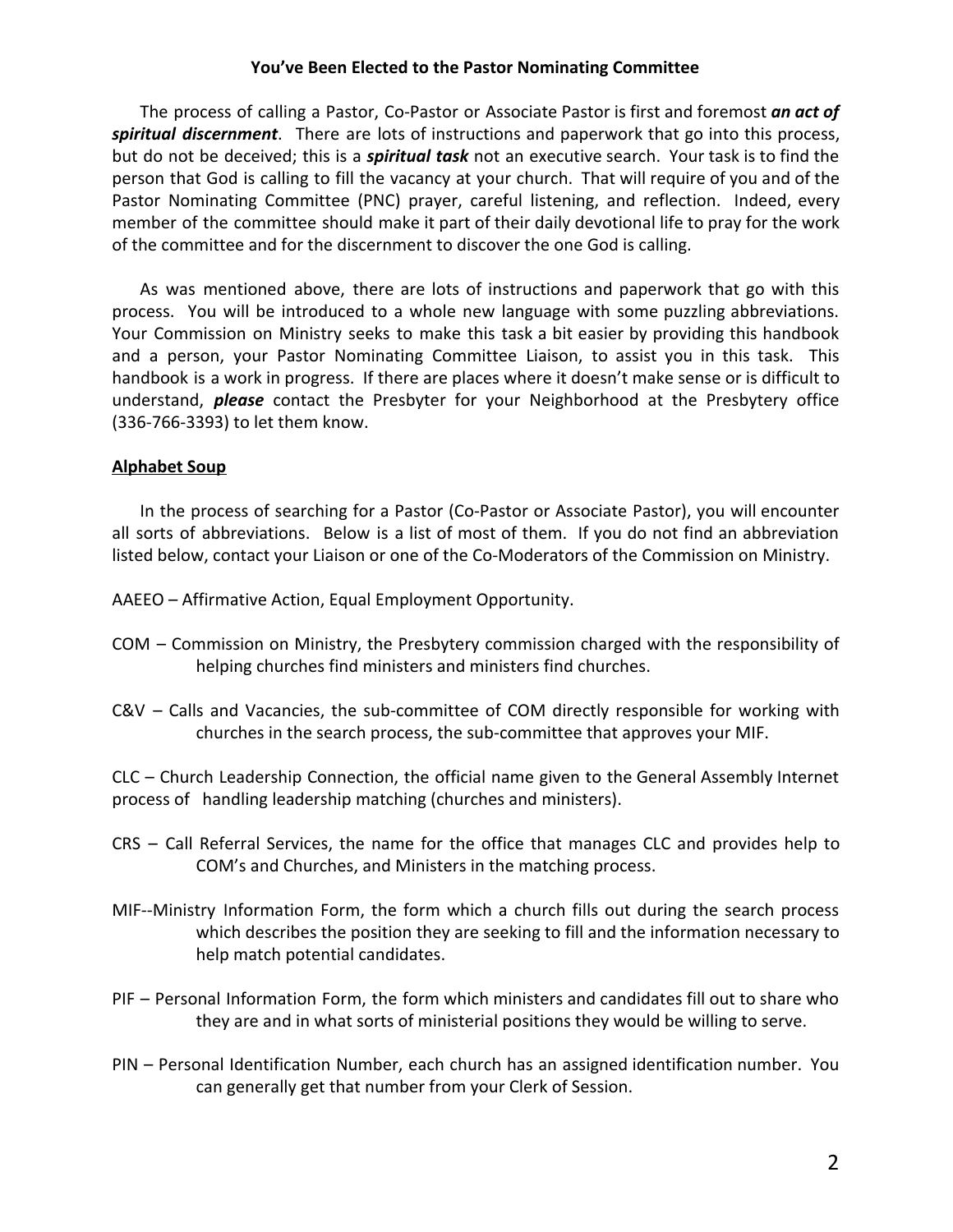PNC – Pastor Nominating Committee, sometimes called Pulpit Nominating Committee, the search committee elected by the congregation to nominate a Pastor (Co-Pastor, or Associate Pastor) for the congregation.

There are three distinct stages to calling a Pastor: The Pre-Search Process, The Search Process, and The Call Process. Your tasks are different in each stage. This handbook will be divided into those three stages. We shall attempt to explain what is going on in each stage and offer information and explanations that will be helpful in that stage.

## **THE PRE-SEARCH PROCESS**

During this stage of the search, the Session secures Interim/Transitional Pastoral Leadership for your congregation. If your Session has secured a trained Interim/Transitional Pastor, s/he will be assisting your Transition Team in the preparation of your Ministry Information Form. Generally, by the time the PNC has been elected, the Interim/Transitional Pastor has completed the Mission Study, and the church in the process of developing a Vision/Mission Statement about the future direction of the church. This will be a helpful part of your MIF writing.

## **Organizing the Team**

The work of the PNC will be greatly facilitated by electing leaders. Typically, a Chair and Vice-Chair, or Co-Chairs are elected. This allows for the work of the committee to continue even if the designated convener/leader is not able to attend.

The committee should have a clerk to keep a record of conversations, considerations and actions by the committee. This might not be appreciated early on, but as time goes by and memories start getting fuzzy, it is good to have a clear record of why you have proceeded in a given way.

In addition, the committee might want to elect a corresponding secretary or clerk. The responsibility here will be to serve as the official communicator with the candidates. This will be a very busy position during the middle part of the process, and requires someone who will be diligent in initiating, maintaining, and closing communications in a timely manner with candidates.

Your COM Liaison will attend your first meeting to help explain these positions and help train you. Further, your Liaison will be a regular part of your search process to advise and answer questions,

## **Finding someone who is computer literate**

It is of **the greatest importance** that someone on your committee be **computer-literate**, able to send and receive email, compose correspondence and maintain a basic spreadsheet. This entire process depends on using a computer and the Internet. If you don't have someone on your committee, do as one of our congregations has done and find a "computerist" to serve on your PNC.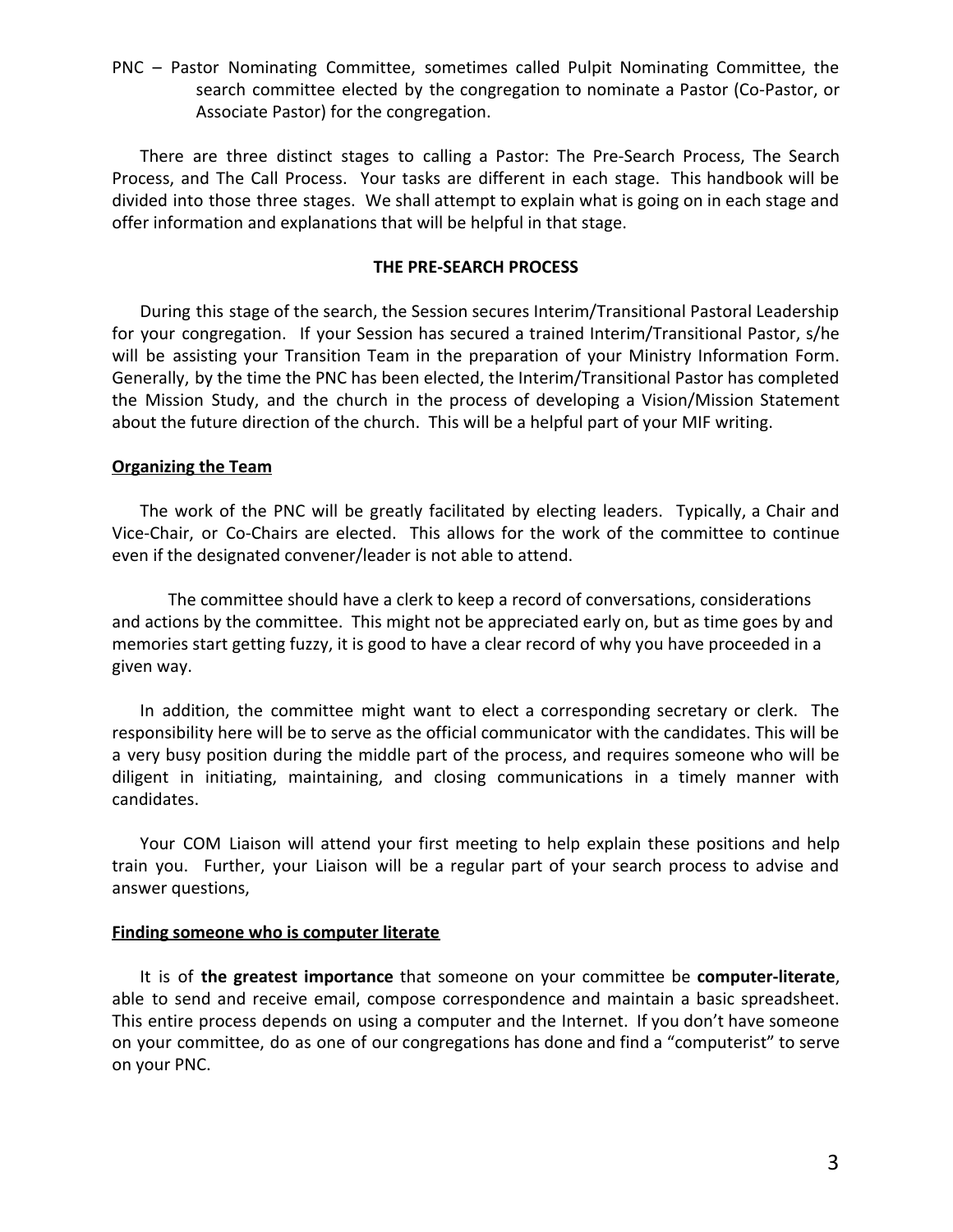## **Finding your vision for the search**

As you begin your thinking about preparing your MIF, you will need to think seriously about the vision of the congregation for ministry. What is your mission as a congregation at this point? What kind of leadership do we need in service of that mission? What kinds of skills and personal qualities are desired? Answering these questions will help you determine the type of leader for whom you are going to be searching.

Your Interim/Transitional Pastor (if you have one) will have led your Transition Committee in a Mission Study and the development of a new vision for your congregation. This work may carry over into the work of the PNC but must be completed before the MIF is developed as it will help define the vision for your search.

# **Obtaining a MIF**

To begin writing your MIF, you'll need to get a copy of the blank form. To do that you need to download it from the General Assembly Internet web site at <http://www.pcusa.org/clc/>. You can download a MIF in either PDF or MS Word format. You will only need MIF (Part II), because Part I will automatically be filled out by the computer based on last year's annual statistical report. The CLC Handbook is online and available at the same web site. The Skills Definition List is included in the MIF. Your COM Liaison can help you with all this if you have questions.

In conversation with your Session and with your COM Liaison, you will then complete your MIF. Your Session will give direction about the position and about the compensation package you can offer a new minister Your Liaison has a copy of the current Presbytery Minimum Compensation Package. You will need to be sure your Session understands ALL the minimums, including leave times. Your Liaison can help explain these. Your COM has experience with pastor searches and will be able to help you present your church in the best way.

## **Fill out the MIF form on a computer**

This is so that when you come to put it "online" (see below), you will be able to "cut and paste" it onto the form online, rather than having to retype all the entries.

## **Comments about separate lines on your MIF**

When the form asks for Church/Organization ID, type in your church PIN number (your Clerk of Session will have the number).

"Experience desired" is the minimum amount of experience you want to see in the PIF's you receive from matching.

On the narrative questions, the boxes will only hold 1500 characters so be sure you stay within that limit as you compose your draft.

For references for your church, you may want to consider listing your COM liaison, your General or Neighborhood Presbyter, a neighboring pastor, your Interim/Transitional Pastor, or others who have worked with you recently. **Do not** list current church members.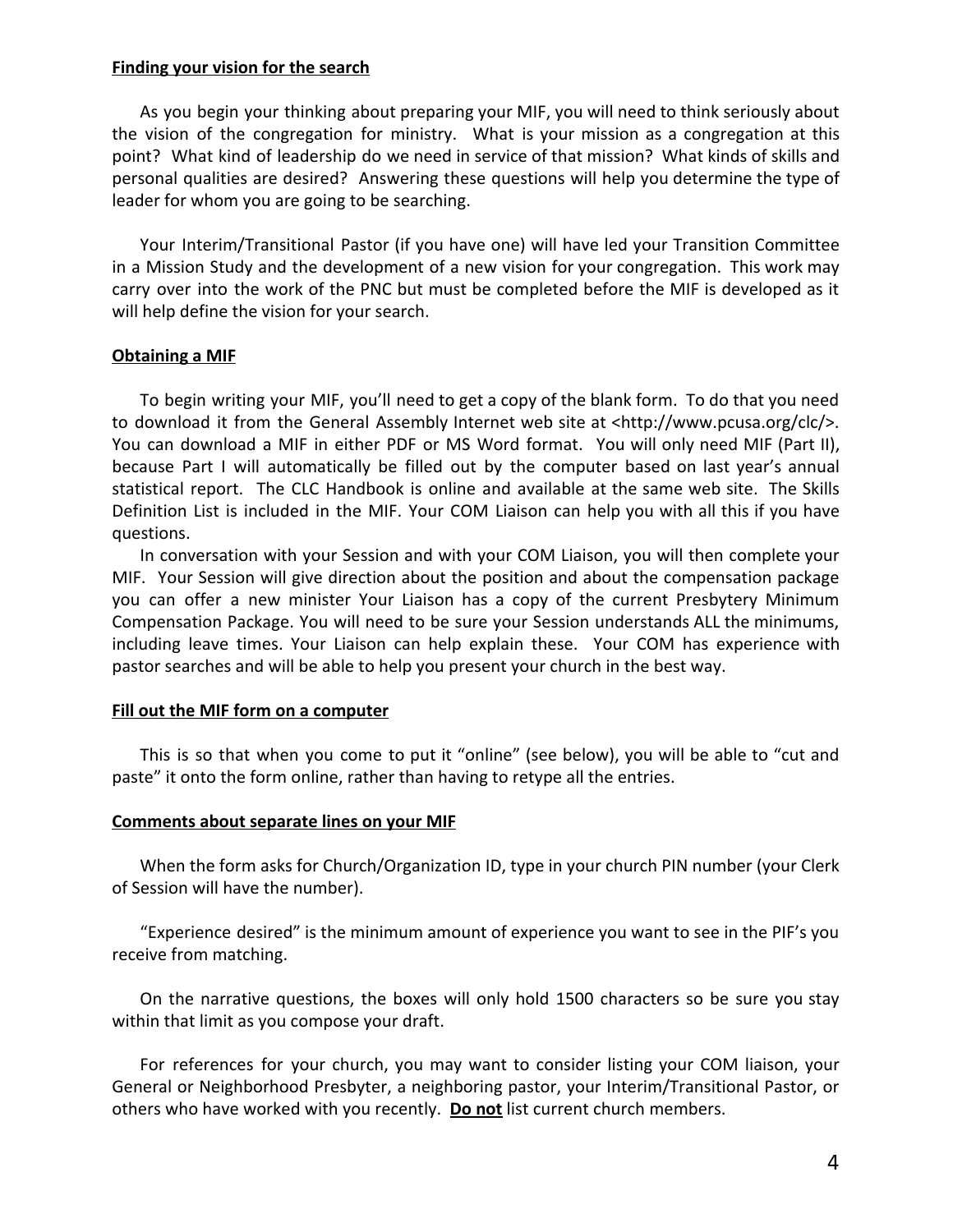When you come to **skill choices**, you will want to have discussed this thoroughly before filling out the form. Include your Liaison in that discussion; s/he can assist you. You will be listing your top 10 skills. Your pastor candidates will select 10 skills.

**Compensation and housing** - enter "effective salary" (salary + housing) in the boxes – both minimum and maximum that your Session feels it can offer. Indicate with an "X" whether you have a manse, or provide a housing allowance, or whether you are open to either. **Geographic choices** - unless you have some strong reason to limit your search, you will be wise to select "unlimited" to get the most good candidates in your referral list. (**That is Louisville's advice**.) **BUT**, consider also whether you can afford to fly a candidate from Oregon here, or whether you can afford to fly your committee to Oregon to hear a person.

PNC Chair Details - It is **very important** to enter an email address for your PNC. This may be the PNC Chair, or another member of the committee. Since you will be receiving PIF's through this email, it should be a personal, secure email (not the church inbox or someone who is not an elected member of your PNC). You may want to create a new email address specifically for the Search Committee. You can do that at places like Gmail or Yahoo (and they are generally free). *If all else fails, ask your COM Liaison if you may use theirs.*

## **MIF Approval**

Once your MIF is complete, print it out so that your Session can read and approve it. After the Session has approved it, email it to the Office Administrator in the Presbytery's office (lscott@salempresbytery.org) so that the Neighborhood COM can approve it at its monthly meeting. Once that has happened, you are ready to put your MIF "online." After it is "online," your Clerk of Session and one of the neighborhood COM's Co-Moderator will "sign" your form electronically.

### **To enter the MIF "online:"**

The Presbytery office will assist you in getting your MIF on-line and will send you detailed instructions. The instructions will include login and password information. Once you are logged in, much of what you will do will be copying and pasting what you have previously composed.

When your form is received, the computer will confirm it and generate a MIF ID. It is made up of your church PIN and some other digits that will identify that particular MIF. It will look like **23456.AA0**. **Write it down and keep it**. You will need it to edit your MIF.

## **MIF Identification Numbers**

Search Committee Chairperson's login ID looks something like this: **P0023456** (P, zero, zero, 2, 3, 4, 5, 6). The Clerk of Session of that church will also be given a login ID number. It will look like **COS23456** (C, O, S, 2, 3, 4, 5, 6). Both login ID's will be assigned an initial password. The password is case sensitive and it will look something like this **W6ytI9p**.

The church's PIN in this example is **23456**

When you submit the MIF, it will give them a MIF ID which will look like this - **23456.AA0** (2, 3, 4, 5, 6, period, A, A, zero).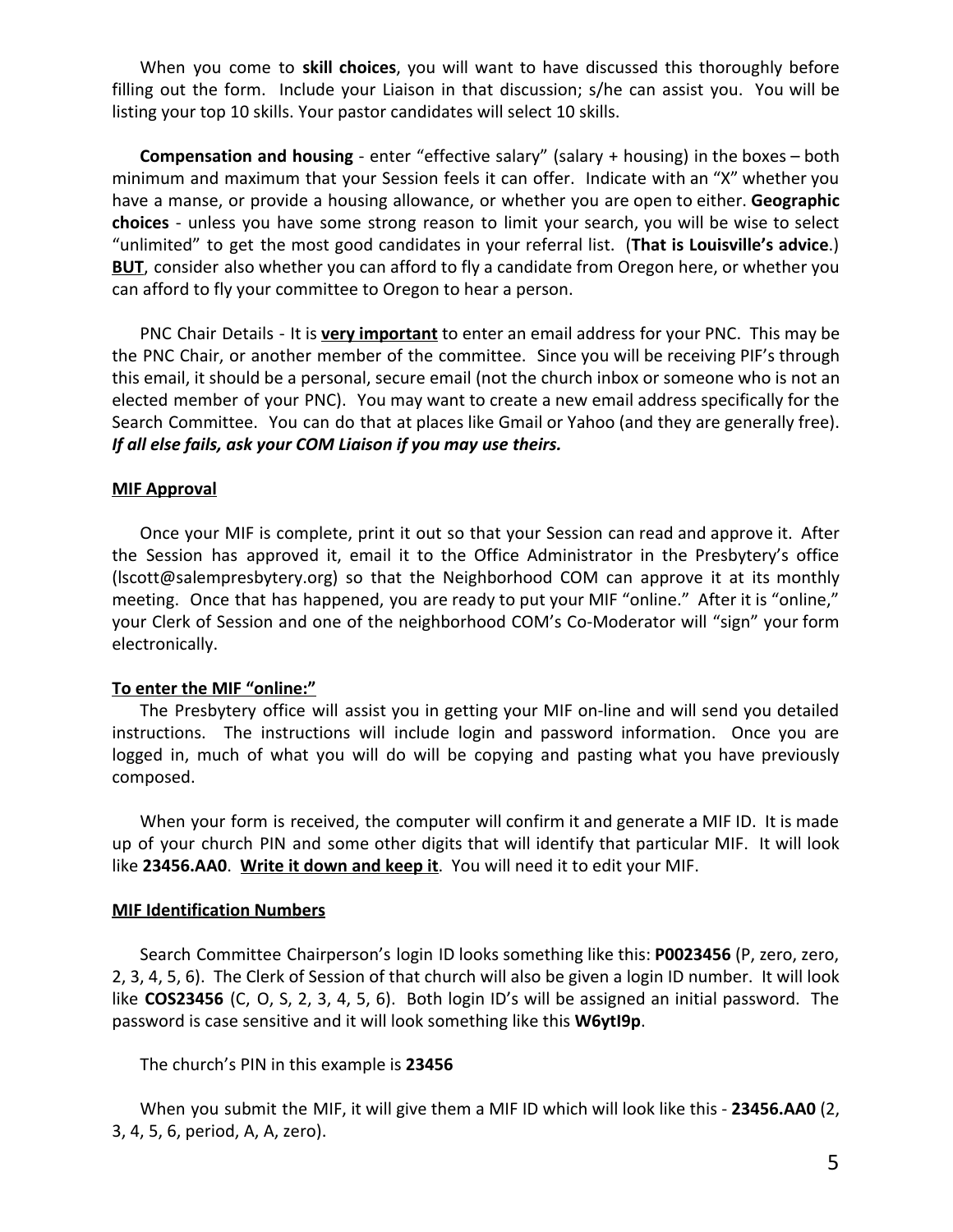## **THE SEARCH PROCESS**

#### *Shhhhh!!!....* **A Word About Confidentiality**

Presbyterians don't have bishops. And we don't appoint pastors to serve congregations. Instead, we work from the classically Reformed understanding that "the studied wisdom of the few, is more profound than the ignorance of the many, or the prejudice of the one." This is why we use nominating committees. Toward this end, it is vitally important that you as a committee be able to speak openly and honestly to each other about any candidates who come before you for consideration. You must be able to share your thoughts, insights and intuitions. **BUT**…these must be shared **only** in committee. Confidentiality is an absolute must.

The work of leading a congregation as a pastor is difficult work. When a congregation finds that its pastor is in conversation with a PNC, it will often times assume that this pastorate's days are numbered and the pastor is now a lame duck. Should the conversation not end in extending a call, what might have been a good ministerial relationship is damaged, often beyond repair. Therefore, to honor the health of sister churches, it is essential that both names AND places of candidates not be shared beyond the PNC – not even with spouses.

### **Is Anybody Out There?**

Once your MIF has been approved and put online, and signed off by the Clerk of Session from your congregation, and the COM representative, you move into the next stage, the Search Process. During this stage, you will receive and process PIF's, solicit suggestions, evaluate potential candidates, check references, and interview persons who may become your next pastor.

## **Receiving PIF'S**

There are several ways in which you will receive the Personal Information Forms of potential candidates for your position. By far the largest number will come via the Internet; both from CLC and also self-referral. The CLC referrals will come via an email note to the PNC Chairperson and COM liaison from your Neighborhood Presbyter. S/he will get an email indicating that matches have occurred. (These matches are "triggered" by Salem Presbytery staff members. The Chairperson will log onto the CLC website [\(www.pcusa.org/clc\)](http://www.pcusa.org/clc), and when the "Task List For PNC Chairperson" appears on the screen, the chairperson will select "View Referral List." There you will find the names of all those whom the computer has matched to your MIF. The number to the left of their name is the PIF ID number. By double clicking on the number, you will see their PIF. You may download any or all these PIF's. You can print them out and copy them so that all persons on the PNC have a copy, you can also download the PIF's and email to your other PNC members. When you need more PIF's to review, you may send a request to your COM liaison or directly to Presbytery staff.

Another way you will receive PIF's via email is by self-referral. Ministers and Candidates for Ordination will send their PIF's to the email address of the PNC Chairperson as it is listed on your MIF. You will need to handle these as you did the ones that were referred by CLC.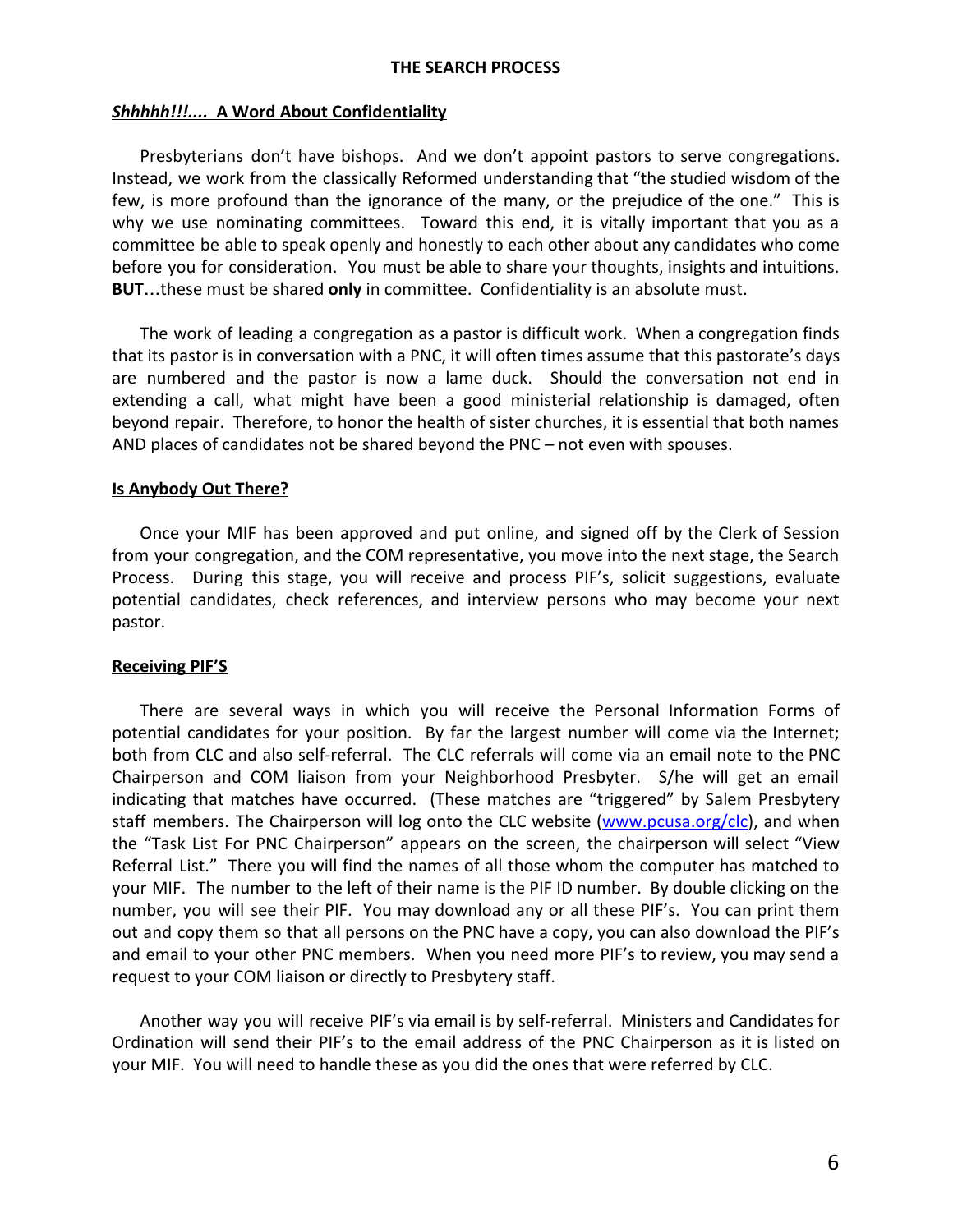The fewest number of MIF's will come in hardcopy format. These will either be self-referrals that you receive via the USPS or from your Liaison who may offer some referrals from Presbytery's file of ministers looking to relocate.

Another way of soliciting PIF's is by placing an ad in our denomination's magazine "Presbyterians Today," and/or a denominationally related publication, such as "Presbyterian Outlook" or on a related web site (such as Covenant Network or others).

## **Sources of PIF's**

Again, by far the largest source of PIF's will be CLC matches. However, as suggested above there are other sources: self-referral, Presbytery referral, and suggestions from the congregation and friends of the congregation. **You will want** to seek the suggestions of members and friends of your congregation. New members from out of town may suggest their former pastor, folks who know your congregation will want to offer suggestions of persons to consider. In these cases, you will not have a PIF; you will need to get one. Presbytery **is not** able to access these for you; you will have to contact the person and ask if they are interested in being considered, and if so, would they please send a PIF?

#### **Processing the PIF's**

The first thing that you will want to do with the PIF's that come from computer matching is contact each one (probably by email) and indicate that the computer matched you with the person and then find out whether the person is still available to be considered. Sometimes ministers and churches are slow in informing the CLC of a new position, and therefore some persons will be matched when they are no longer available.

In the case of self-referred PIF's, it is important to acknowledge that you have received the self-referral. In addition, it is important that you indicate where you are in the process, and when the person might expect to hear from you again.

Indeed, it is very important to keep people up-to-date in your process. For instance, "We have just gotten organized and are now receiving PIF's. It will probably be at least four weeks until you hear from us again."

When you have received a requested PIF from a particular minister, it is also important to let that person know when they can expect to hear from you again.

Keep a running log of these correspondence details and honor the dates you have given for communication. A spreadsheet template is available for you to download from the Presbytery web-site for use in this tracking. It is appropriate to go no longer than a month without letting a candidate know where you are in process and whether they are still under consideration. Remember, you are being evaluated not only by what you say, but in your courtesy toward your possible new pastor.

# **Sorting PIF's**

Once you start the process of reading PIF's, you will want to sort them into different groups. You might well want to try the "ABC" system. Group "A" contains those PIF's that sound exactly like what you are searching for. "Group "B" PIF's sound quite interesting but don't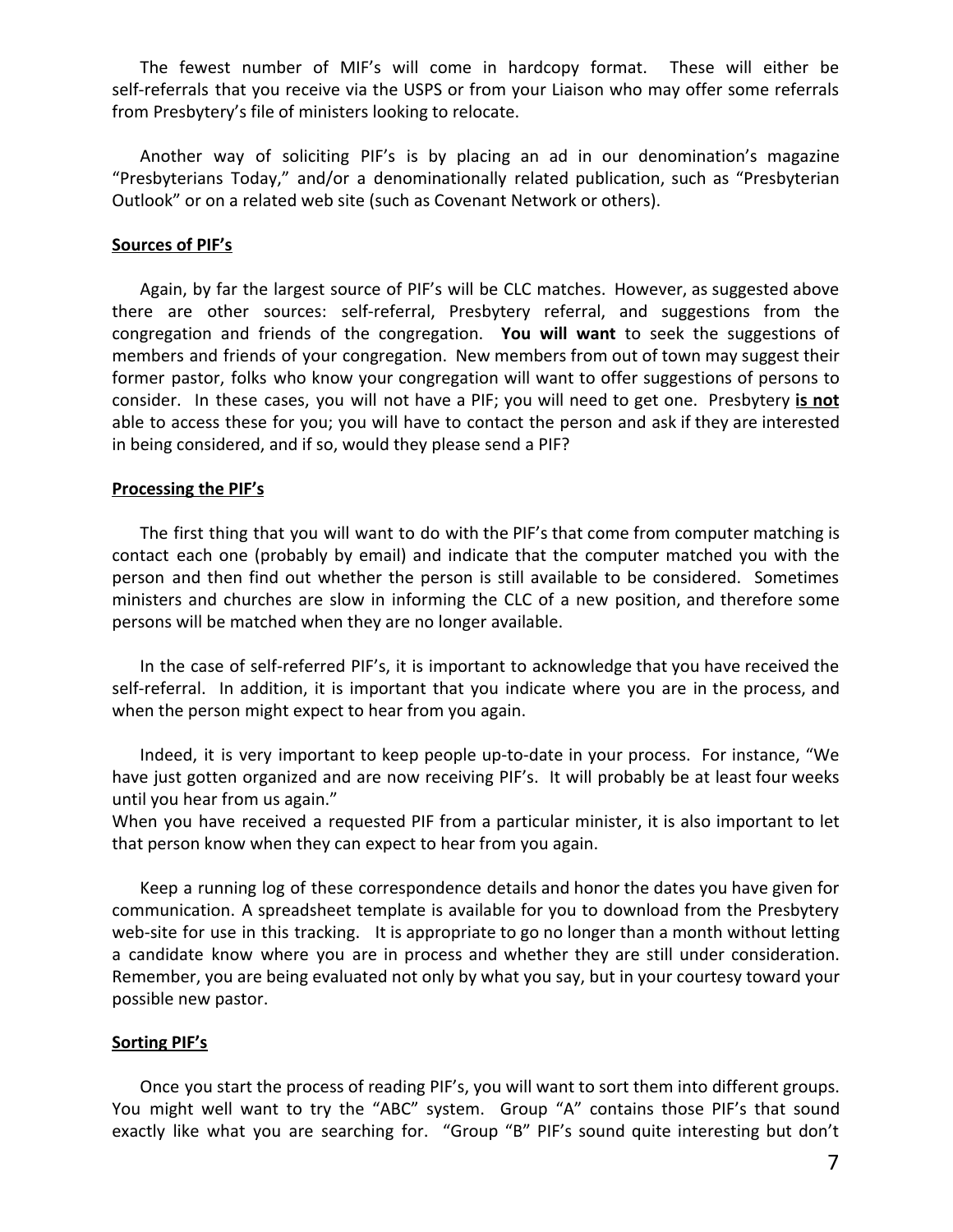seem to match exactly. Group "C" is composed of those PIF's that are not a match you would consider.

One way to go about the sorting is to have two members of the PNC read each PIF and on a sticky note put their suggested pile assignment on the PIF (if you all have email copies, they could email the chairperson the name and pile). If there is not agreement on a PIF, have a third person read it. By this process, you can get folks into all three piles. Of course, you may want all members of the PNC to read each PIF, and discuss each PIF's pile assignment at a PNC meeting.

However you sort the PIF's, you will want to release the Group "C" from the search. Therefore, you will send them a note that is something like this:

Dear \_\_\_\_\_\_\_\_\_\_,

We have reviewed your PIF, and although you seem to us to be well qualified for ministry, it does not appear to us that your gifts match well with our direction for ministry. We wish you God's blessings in your work.

**Only** if the person **self-referred**, you will also thank them for their interest in your position. Moreover, make sure that you have had some prior contact with the person (informing them that they were on your list of potential candidates). **No one** likes to receive **a rejection letter** for a position **for which** they did **not know** they were **under consideration.**

#### **Further evaluation of PIF's**

After you have communicated with Group "C" you will also want to communicate with Groups "A" and "B." You will need to say that the process of reading and evaluating PIF is taking longer than you expected. You wanted them to know that they are still under consideration.

Through reading and group evaluation, you will want to select your top  $5 - 10$  candidates. Let the COM Liaison and/or Presbytery Staff for your neighborhood know who those persons are and of what Presbytery they are members or candidates for ordination. The Presbytery staff will do a background check to see whether there are any "red flags" which might cause problems. Once the list is cleared, you will begin the interviewing portion of this stage.

#### **Interviewing Pastoral Candidates**

As you begin this process, you may wish to ask the persons to send you copies of bulletins, newsletters, tapes of sermons, etc. so that you might get to know them better. After you have received this information and after you have re-read the PIF, you may want to re-rank the candidates, and proceed to interviewing them.

A word about telephone interviews: regarding telephone interviews, this is better than communicating by mail (email or otherwise) **but not much!** You will want to communicate face to face as well. A Skype or Facetime interview is much better than a telephone interview.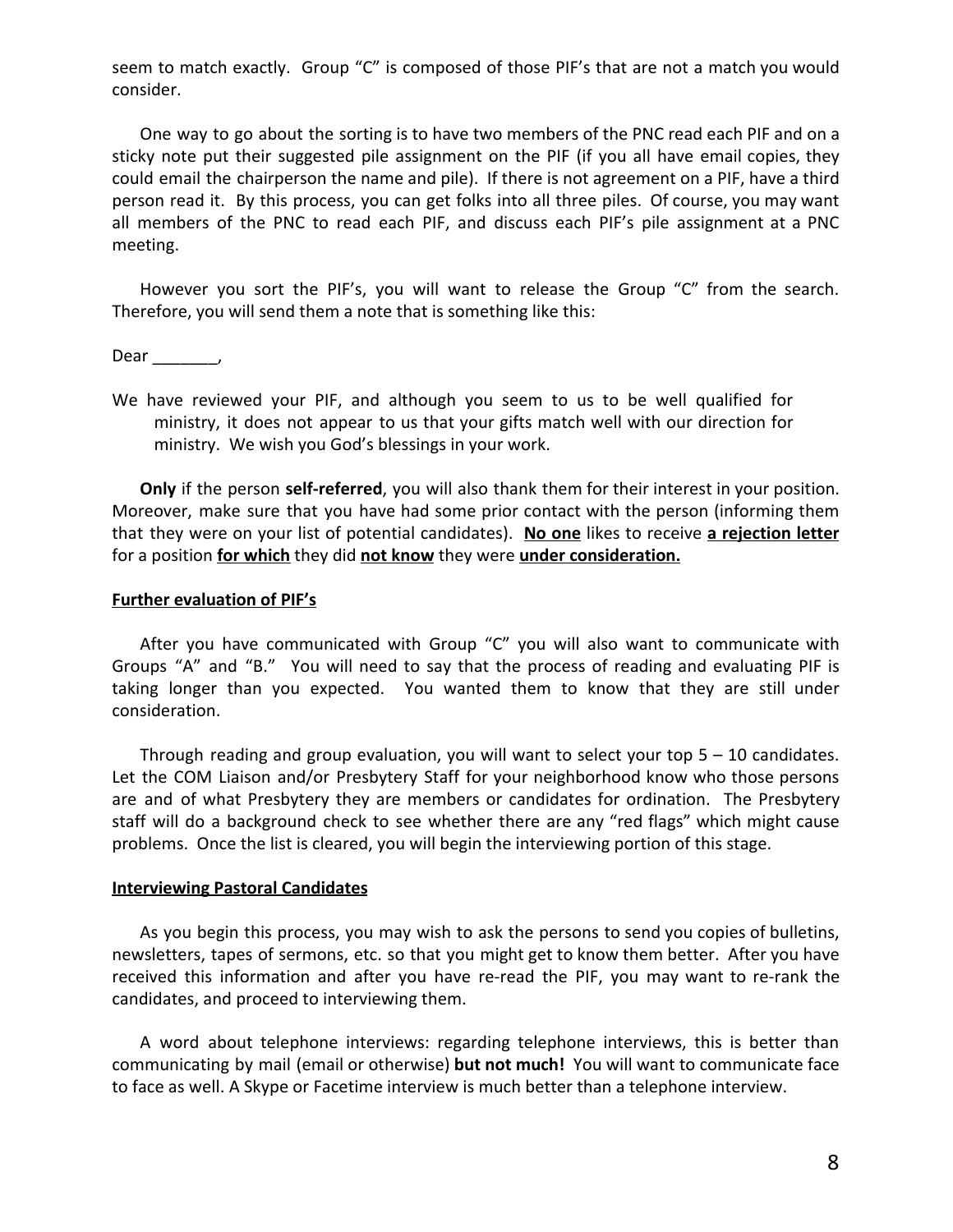Because PNC's recognize that much about the call process is experiential - "the chemistry between people", "the movement of the Holy Spirit", they often move quickly to meet with potential candidates. This is a good time to remember the Presbyterian balance between "ardor and order" or "heart and head".

# **Preparation for the Interviewing**

Before you meet with any candidate:

Every member of the PNC should read the PIF thoroughly and score the candidate based on criteria your committee has set for its future leader.

Compare the PIF with your MIF.

Do this person's experience and skills match what you are seeking?

- Have they lived and worked in a setting like yours?
- Do they have the years of experience you are seeking?
- Do they exhibit skills that you need?
- Do the pastoral activities ratings match yours closely?

Review other materials the candidate may send you: Video or audio tapes of sermons, bulletins, newsletters, etc.

Do thorough reference checking.

Call each of the references listed and ask both general questions and questions that your PNC has developed about this particular person. A list of questions for references is included in the appendix (Appendix A.) of the handbook.

If this position will involve work with children, your state may require you or your presbytery to do a background check on the person you call. Check with your COM.

Prepare for the interview. What information do you want and need in order to evaluate this person as your future leader? What questions will be asked and who will ask them? What information will the candidate want to know about your church and community? Gather this information before the interview.

Come to a consensus as a committee so that you convey clarity and harmony. Be clear about the job you are asking your new leader to do and the type of person you are seeking. Interviews are not the time for the committee to sort out their differences over the body of an unsuspecting candidate!

Be clear about your process for decision-making - what are the steps you will go through? What is your approximate time line?

If the candidate is coming to your community, arrange a tour that gives a good picture of your church and community, but be careful to protect confidentiality. Do not include non-PNC members in the visit or introduce the candidate around town. This is a small world and many stories are told about pastors who became "lame ducks" because congregations back home heard that they were out interviewing.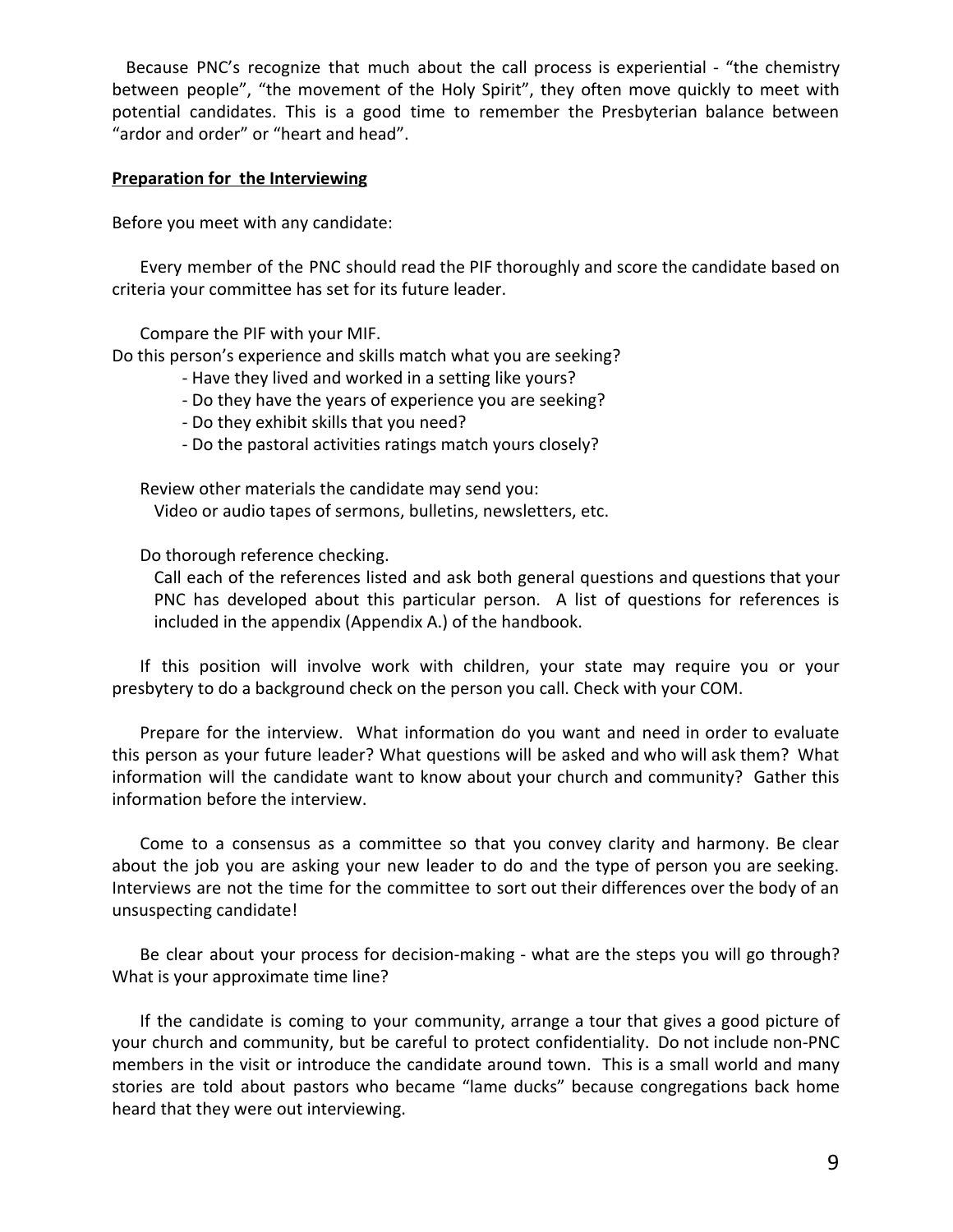# **During the Interview -**

Some Questions You Might Ask: Tell us about your faith journey.

What are the things you feel best about in your present ministry?

What have been the challenges there?

What interests you about this position?

What do you bring to our ministry?

What are your greatest strengths in ministry? ...your greatest weaknesses?

One of our goals is to strengthen our **Example 20** - How would you envision doing that?

Describe a typical week in your ministry.

Share your perspective on the Presbyterian Church (USA).

One of the issues our Session has debated in the past few years is Tell us how you might address that topic.

If we selected you as our pastor (or other role), when could you start and what would be your start-up plan?

How do you balance your personal/family life with your ministry?

What will you need from us, the members of this church, in order to be effective as our pastor?

What questions or concerns do you have?

You will also want to develop questions related to the specific candidate. These will come out of things you read in the PIF and things you hear from references.

Is there anything else you need to know that will impact this person?

What about questions that cannot be asked?

# **A few words about appropriate questions**

Neither civil nor church law mandate prohibited questions. Many Presbyterians who serve on PNC's are familiar with secular employment practices where it is illegal to ask certain questions of a prospective employee. Because the ministries of the Church belong to the Church, the rules are different for search committees interviewing church professionals. Search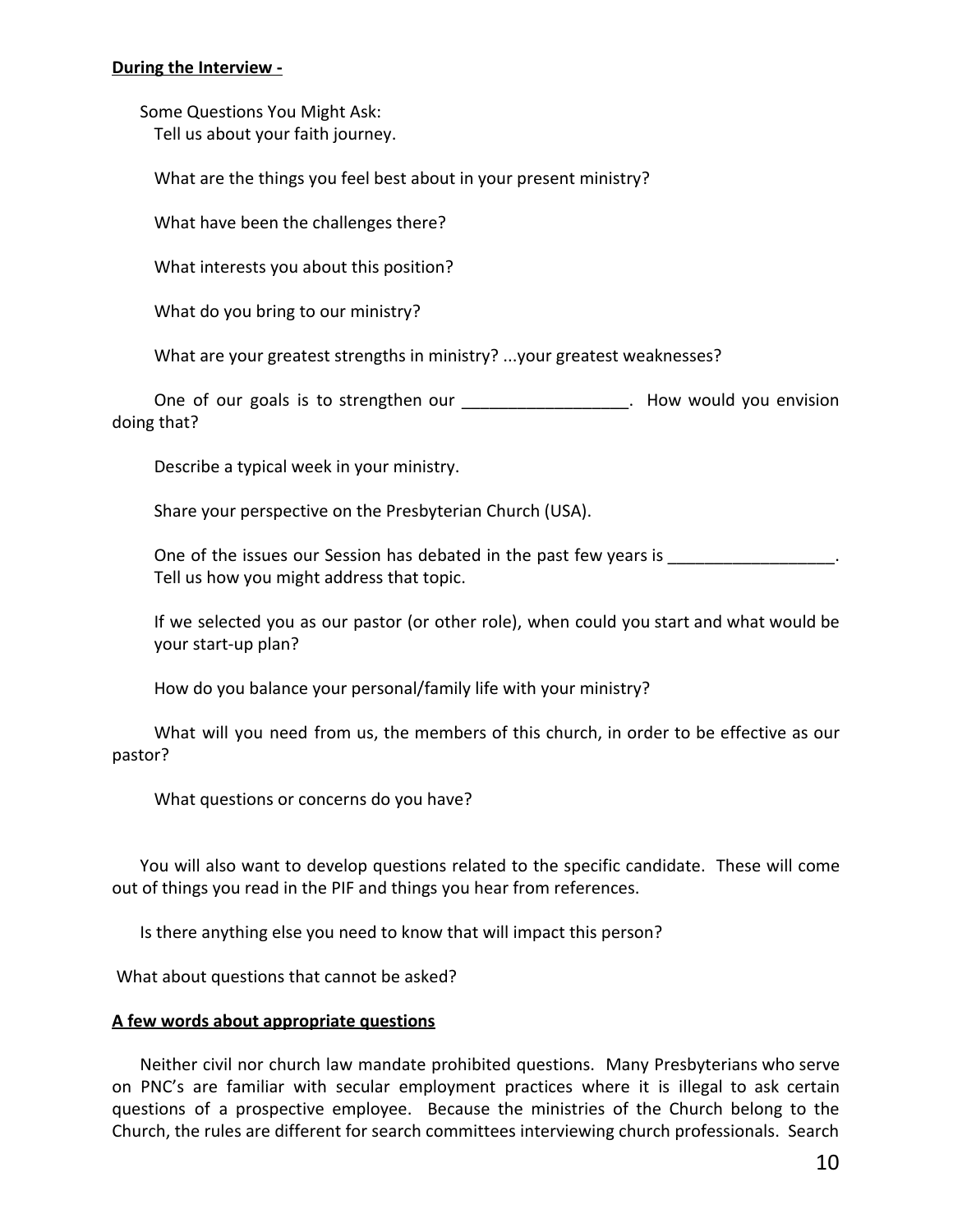committees and presbyteries have the right and responsibility to ask questions that will help them determine "fitness for office".

Pursuant to Salem Presbytery's AAEEO policy: "no one, either negligently or deliberately, will be excluded from consideration because of their race, ethnic origin, sex, age, marital status, or disabilities." Also, according to this policy, the PNC will need to provide documentation at the end of the process that these requirements have been fulfilled.

From Fred Jenkins, Director - Office of Constitutional Services, excerpt from PCUSA Polity Reflection #19, July 1998

"6. Q. What may those who examine church officers do?"

A. Each examining body, a CPM, COM, PNC, Nominating Committee, Session, or Presbytery decides its own procedures, as it does now. They may ask what is necessary to satisfy themselves of the fitness, or lack of fitness, of the person for the church office under consideration. The committee may not discriminate solely on the basis of sexual orientation. Each examining body decides when it is satisfied, but may be subject to administrative review or judicial review. For example, see the judicial decision in Bedford-Central Church v. Presbytery of New York City, Minutes 1987 page 119 in which the decision of the candidates committee received administrative review on the floor of presbytery and the presbytery's decision subsequently received judicial review.

Applicants, especially candidates, need to understand that religious institutions are permitted to discriminate on the basis of religious belief and may enforce standards of n's performance of ministry? character that apply to a person's private life to a degree that is not legally permitted in secular occupations and professions."

Given this legal environment, COM's and PNC's should, above all, exercise Christianity, common sense, and Presbyterian decency and order as they seek to discern the call to a leader for God's people.

## **General words and Observations**

Remember that the interview is a two-way street: the minister is also interviewing you. The minister will have questions to ask, so please leave time in the interview for this.

When you go to listen to a minister in his/her pulpit, either let him/her know that you are coming, and arrange (if you wish) a time to meet with the person after the service, or if you choose to appear unannounced, contact the minister by the middle of that week and identify yourself as having visited, and tell him/her when they can expect to hear from you further.

"Unless you are searching for a clergy couple, you are not normally interviewing the spouse of your candidate." While that dictum is true, after you have had your first visit/interview with the candidate, you **should** consider including the spouse in your interviews. This is **especially** true **when you invite** the candidate to **visit your church**.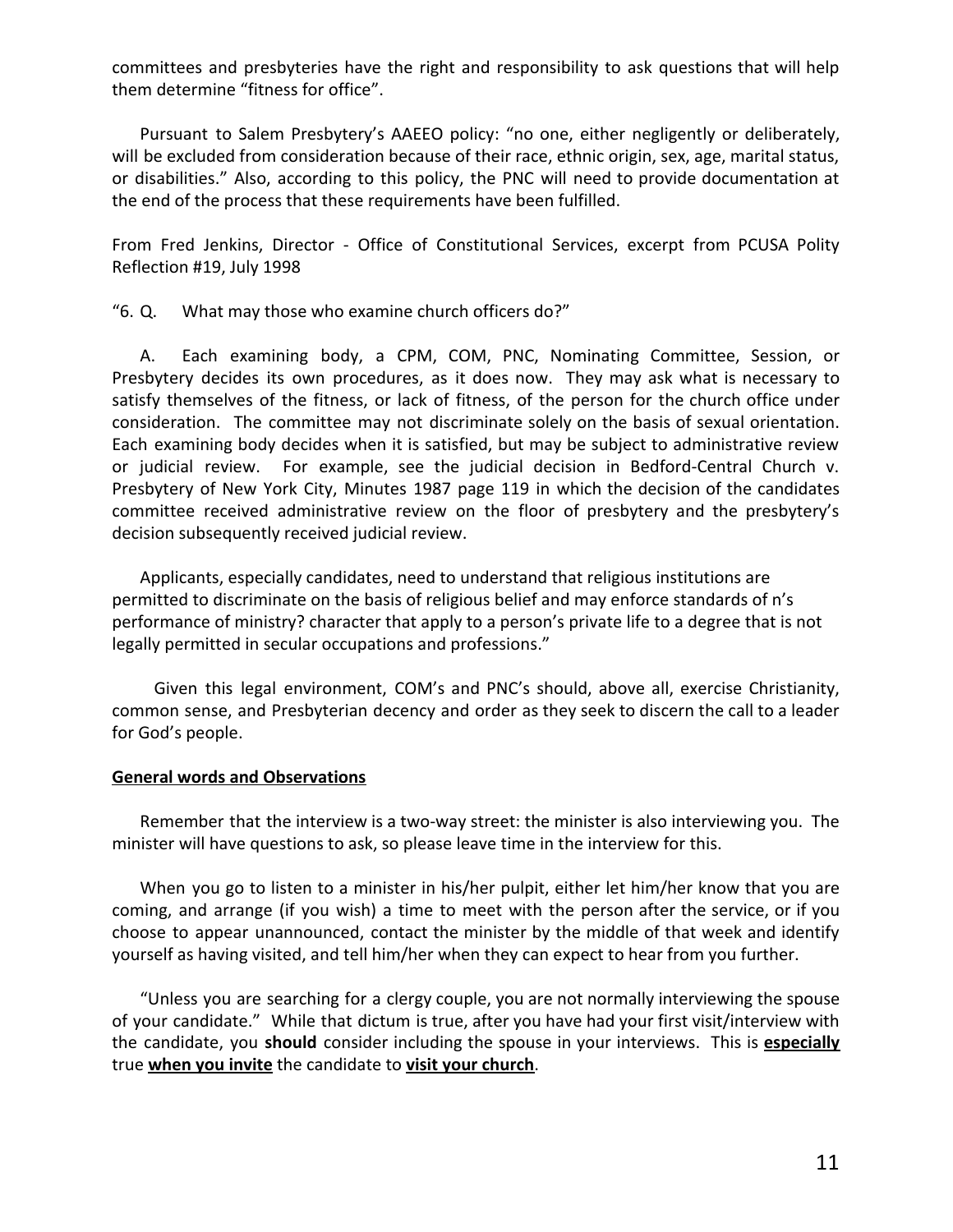**Remember:** just because you have the minister's PIF, even if it was self-referred, it is almost certain, that his/her congregation does **NOT** know that he/she is considering moving. Please, do nothing to break that confidentiality.

**Do not** leave messages with baby-sitters, children, or answering machines, except your name and phone number. Baby-sitters can be church members. Children may not know that the parent is considering moving. You do not know who may overhear your message on an answering machine. And **never** leave a message on an answering machine at the minister's office.

Be sparse in your use of neutral pulpits. If the minister is talking to you, they probably are talking to others. They have only a limited number of Sundays when they can be away from their home pulpit [generally 6 per year]. They are using their vacation to preach in a neutral pulpit.

# **Suitability**

When you have gotten to your final 3 candidates, and you are bringing them to the field for an interview, arrange for a one and one-half hour time for them and the PNC to meet with the neighborhood COM. This meeting is where the COM will determine the suitability of the match between the candidate and your congregation. Before discussion of a call with a candidate, that candidate must receive the approval of the Neighborhood COM. Details of this process are on the Presbytery web-site.

# **Offering the Call**

Before a call may be issued, indeed before your congregational meeting may be called to issue the call to your candidate, s/he must be approved by the Commission on Ministry (via the Neighborhood COM, the terms of call must be approved by the COM, and if your candidate is not a member of this Presbytery, the candidate must also be approved by the Examinations Committee.

So, when you have reached a decision on your first choice, it is appropriate to offer the position to the candidate. If s/he says that they will accept the call, the PNC informs the COM Liaison who informs Presbytery's Office of the top candidate's willingness to accept the call if approved by the groups listed in the paragraph above. The Presbytery office then coordinates the meeting with the examination committee, assuring that the documents each group needs are submitted in time. (For example, the Examination committee will need a Statement of Faith and a biography. Instructions will be sent and appointments made.)

The PNC Liaison makes sure that four (4) copies of the call form are filled out properly and meet presbytery's minimum compensation, and that the AAEEO Report form is filled out and submitted to the Neighborhood COM before moving onto the Call Process.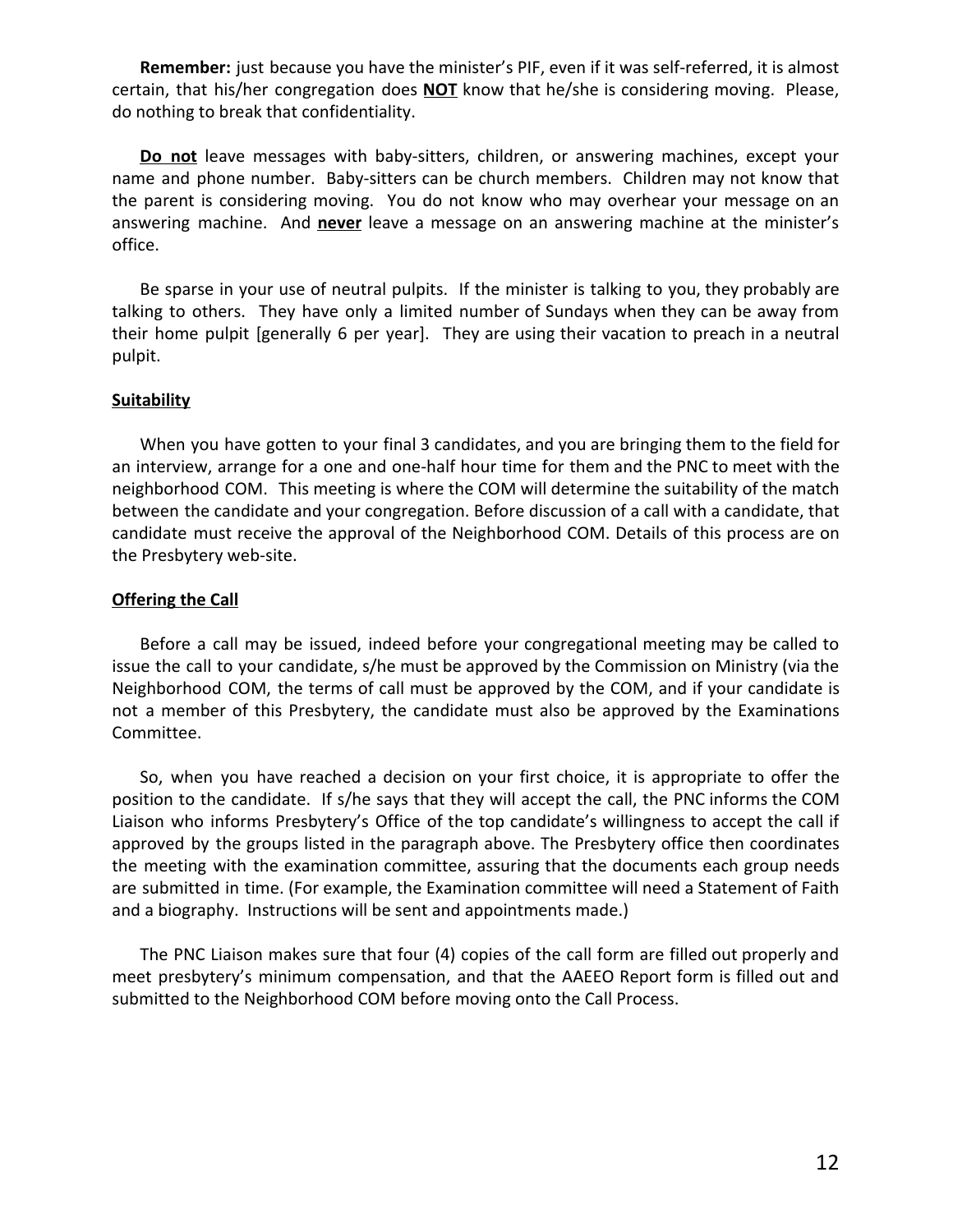# **THE CALL PROCESS**

The Call Process involves the time from the moment your top choice says, "Yes!" until the end of the Installation Service. Once your candidate says yes, there are several constitutional hoops to jump through.

## **Meeting with Examinations Committee**

The deadline for getting a candidate before the COM is ten (10) days before the meeting, and the deadline is the same for the Examinations Committee. If the Minister is a member of Salem Presbytery (and therefore does not need to appear before the Examinations Committee), the deadline is five (5) days. If you are ready to act before the deadline, a time and date will be set for your candidate to meet with the Examinations Committee (if necessary).

It is the Examinations Committee's responsibility to determine whether or not the candidate is theologically sound and appropriate for membership in the Presbytery. The Neighborhood COM will approve the terms of call, and grant permission to the PNC to request its Session to call a congregational meeting to issue the call.

In addition, the Commission on Ministry has the authority to allow a previously ordained person to move onto the field and begin work on the effective date of the call. That means, that we do not have to rush to get something done just to fit the schedule of a Presbytery meeting.

# **The Congregational Meeting**

The Session calls the Congregational Meeting in accord with *The Book of Order* G-2.0803

The Congregation votes to issue the call. Following an affirmative vote, the Moderator certifies the vote on all four copies of the Call Form and signs them. The Search committee is elected by the congregation to sign the call and prosecute (present) it before the next Presbytery meeting. The Chairperson (or a designate) will appear at the Presbytery meeting, and at the appropriate time read a script and present the call. The Congregation, effective upon the Installation of the Pastor (or Associate Pastor or Co-Pastor) dissolves the Search Committee. [**N.B.** The members of the Search Committee may continue as an advisory group to the new pastor (or Associate Pastor or Co-Pastor)]. The Moderator of the Search Committee sees to it that the four copies of the Call Form are appropriately filled out and returned to the Presbytery's Office (P.O. Box 1763, Clemmons, NC 27012) as soon after the congregational meeting as possible.

# **The Ordination and/or Installation Commission**

While it is the responsibility of Presbytery to ordain and/or install all the pastors who are members, it is impractical for all of Presbytery to gather to do this. So, Presbytery appoints an Administrative Commission to do this task on behalf of the whole of Presbytery. It is the practice of Salem Presbytery to allow the minister to be ordained and/or installed to nominate her/his Commission. A form is provided for this purpose to the minister and to the PNC Chairperson. The form has a date on it. **PLEASE** see to it that your candidate has this filled out and returned to the office on time. The form comes with directions about the requirements of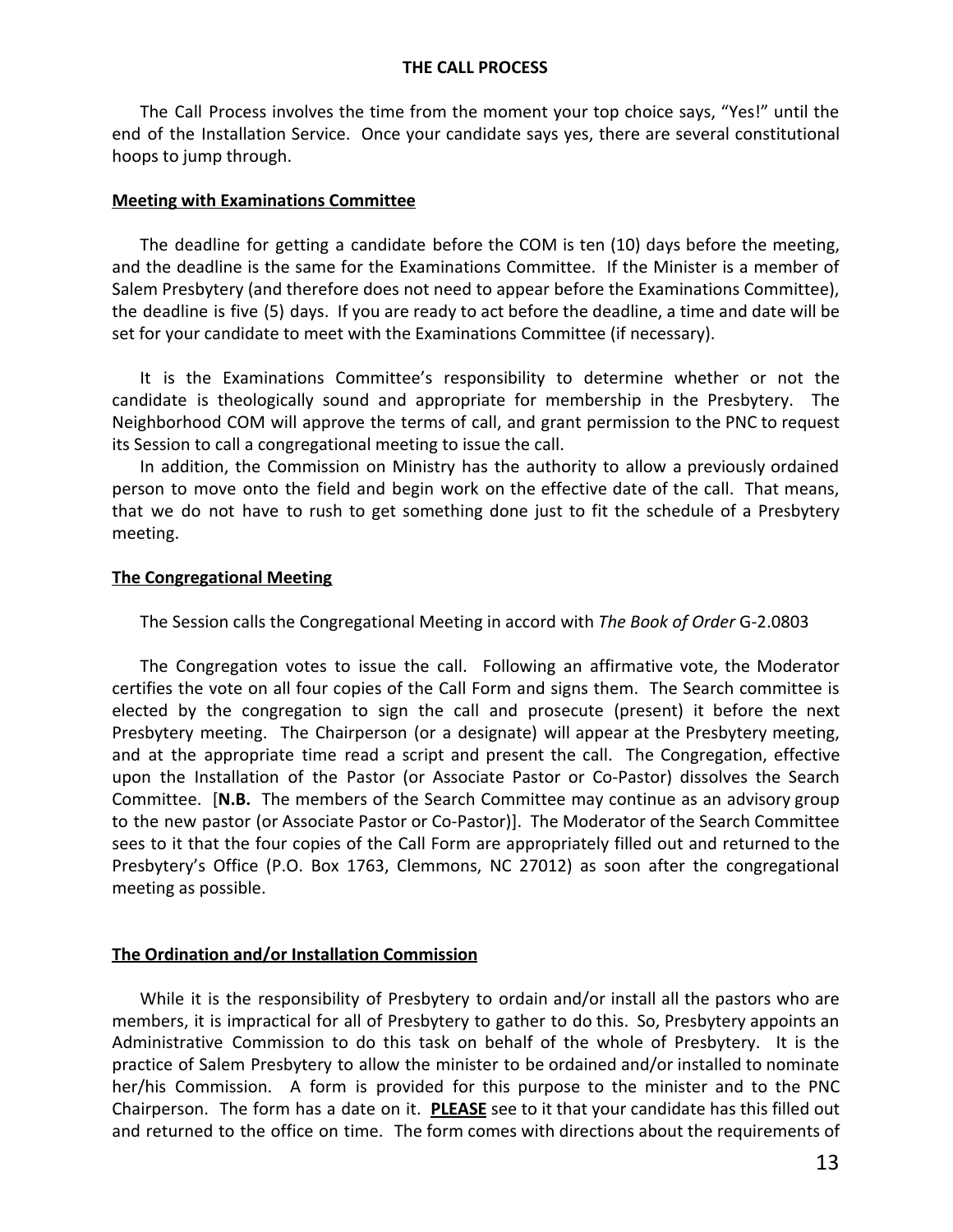the Commission. Since *the Book of Order* requires that the elders on a Commission may not be from the same congregation, you can help your candidate by suggesting elders from other congregations who might serve on the Commission. If there are any questions, call Presbytery's Office.

After your candidate is examined at a Presbytery Meeting, the Commission is appointed by Salem Presbytery to ordain and/or install your new pastor. The time of meeting and the appropriate dress for the minister members of the Commission are decisions worked out between the minister-elect and the Moderator of the Commission (that is the person Presbytery appoints "to preside and propound.") On the appointed day, at the time suggested by the Commission moderator, the Commission convenes and prepares for the service and conducts the Ordination and/or Installation Service. Following the service, the minutes of the Commission are sent to Salem Presbytery.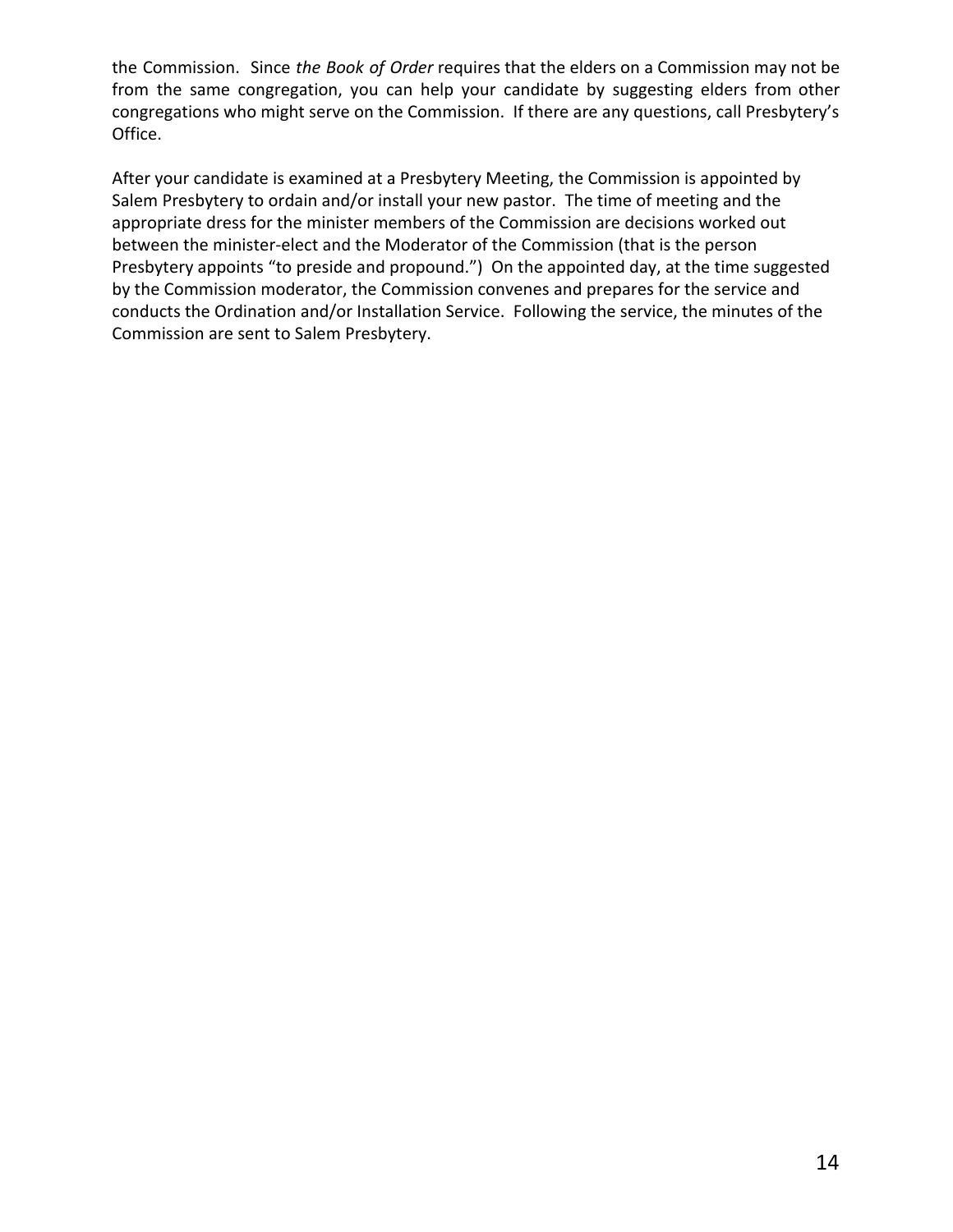# **Appendix A. Questions for References**

(This has been provided as an aid to PNC's as they interview the References listed on a particular PIF)

Candidate\_\_\_\_\_\_\_\_\_\_\_\_\_\_\_\_\_\_\_\_\_\_\_\_\_\_\_\_\_\_\_\_\_\_\_\_

Purpose of the call and thanks for willingness to help us.

Statement of intent: We are looking for that person whose natural gifts, training and prior experience is a "fit" with what we believe our church needs, given the opportunities God has placed before us.

How would you describe this person's work habits?

Could you tell me what you know about his/her past and present ministry and highlight your sense of his/her greatest strengths.

Since none of us are perfect at everything, are there some areas where s/he has noticeable weaknesses?

How have you seen this person demonstrate his/her administrative skills?

On a scale of 1 to 10, how would you rate this person's preaching ability? How often have you heard him/her preach? How would you describe his/her style?

(On the following four questions, if the rating is low, ask "May I ask why you say that?") On a scale of 1 to 10, how would you rate this person's teaching ability?

On a scale of 1 to 10, how would you rate this person's spiritual development skills?